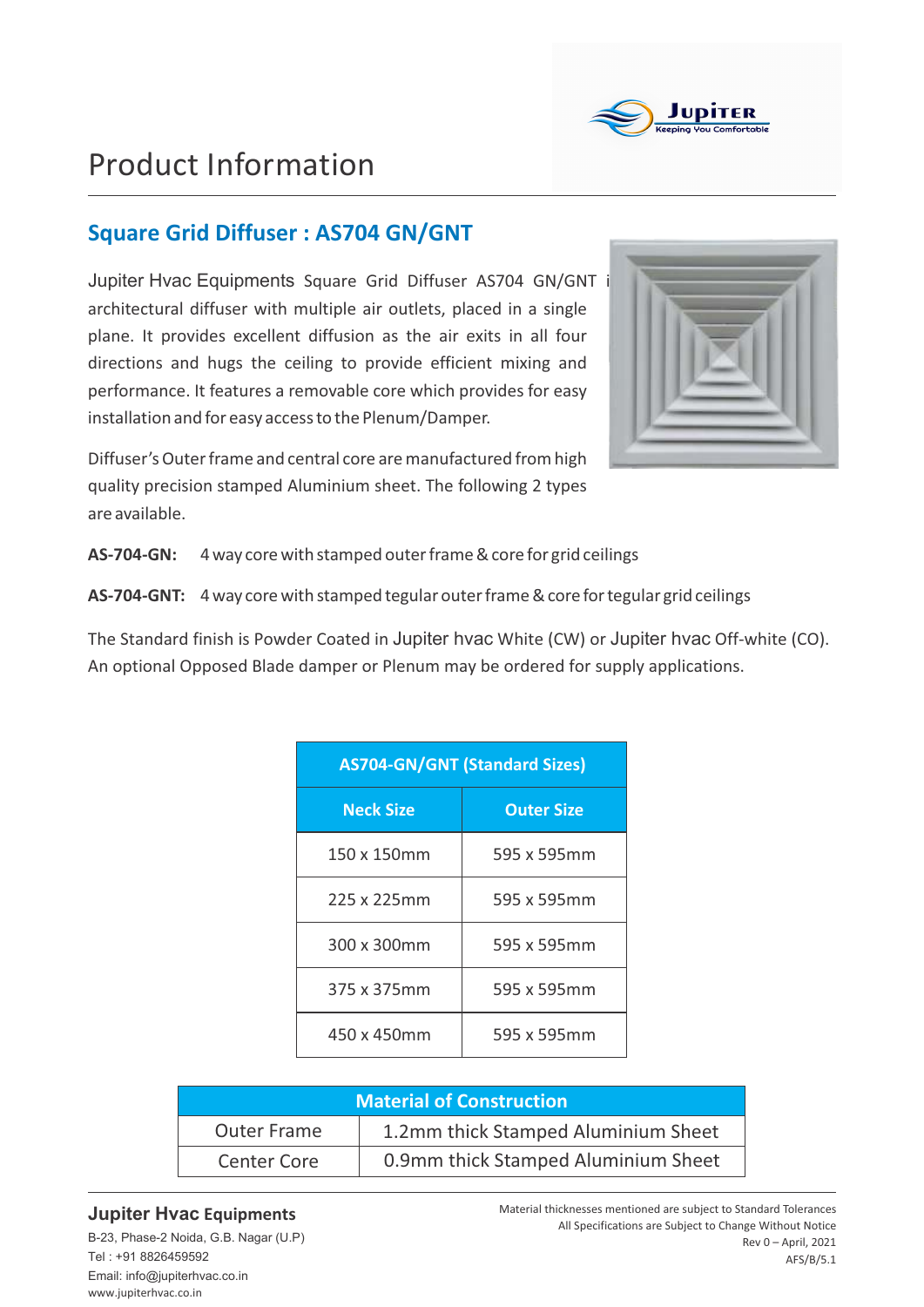

## **Dimensions**



### **Optional Opposed Blade Volume Control Dampers**

| <b>Damper Model</b>           | <b>OBD-AL-MF</b>   | <b>OBD-AL-BF</b>          | <b>OBD-MS-BL</b>           |  |  |  |  |
|-------------------------------|--------------------|---------------------------|----------------------------|--|--|--|--|
| <b>FINISH</b>                 | <b>MILL FINISH</b> | <b>BLACK BLADES</b>       | <b>BLACK BLADES</b>        |  |  |  |  |
| <b>TOP &amp; BOTTOM FRAME</b> |                    | 1.15mm Extruded Aluminium | 0.8mm Mild Steel           |  |  |  |  |
| <b>SIDE FRAME</b>             |                    | 1.0mm Extruded Aluminium  | 0.8mm Mild Steel           |  |  |  |  |
| <b>BLADES</b>                 |                    | 1.0mm Extruded Aluminium  | 0.6mm (0.3 x 2) Mild Steel |  |  |  |  |
| <b>BLADE MOVEMENT STRIP</b>   |                    | 1.0mm Extruded Aluminium  | 1.5mm Mild Steel           |  |  |  |  |

### **Diffuser with Neck Mounted Opposed Blade Damper**



## **Adjustment of the Opposed Blade Damper can be made from the Room Side by removing the Diffuser Core**



#### **Jupiter Hvac Equipments**

**B-23**, **Phase-2 Noida**, **G.B. Nagar (U.P) Tel :** +**91 8826459592 Email: info**@**jupiterhvac.co.in www.jupiterhvac.co.in**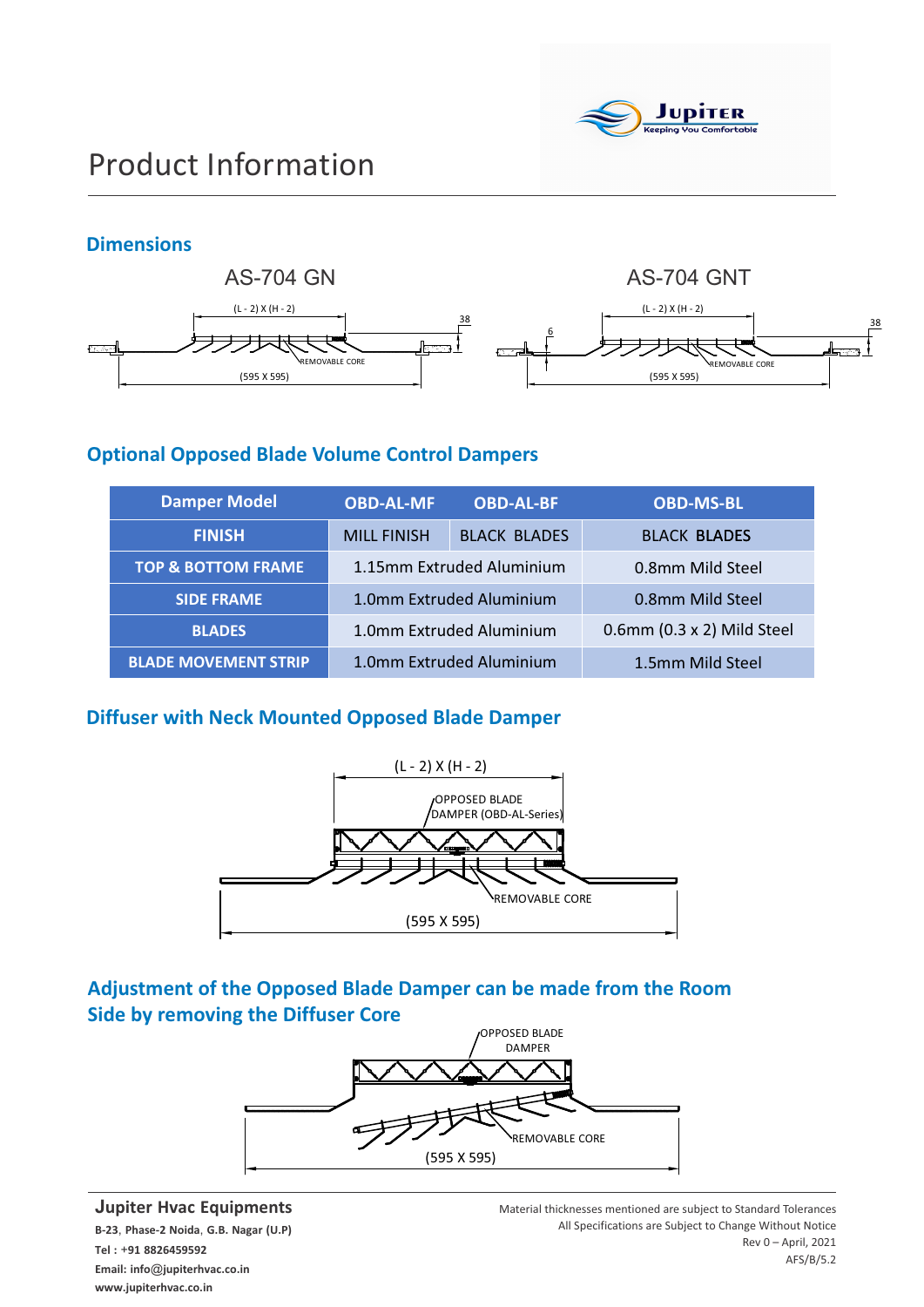

# Product Information

For best results, a factory made optional plenum must be used. Plenum Box made with 24Ga GI, will be supplied with or without 6mm Close cell Nitrile Rubber Insulation, as required (Other optional insulation types/thickness available)

## **Plenum with Top Inlet**





## **Specification**

Square Grid Ceiling Diffuser is made of precision formed 1.2mm thick Aluminium frame and 0.9mm thick Aluminium central core, duly powder coated. In AS-704 GN the Diffuser Frame sits flush on the ceiling T. In AS-704 GNT the Diffuser Frame is designed with a step-down construction to match the tegular ceiling tiles. The Diffusers provide efficient mixing and performance. The Multiple air outlets are arranged in a single plane to form a removable Core to provide excellent diffusion as the air exits the diffuser.

The removable core provides easy access to the plenum/damper. The Core is secured with a safety cord to prevent it from falling while damper adjustments and regular maintenance is being done.

An optional opposed blade damper of Aluminium or steel construction can be mounted on the diffuser neck. Optional Plenum Box is supplied with or without 6mm Close Cell Nitrile Rubber Insulation.

Tthe Standard finish is Powder Coated in Caryaire White (CW) or Caryaire Off-white (CO).

#### **JupiterHvac Equipments**

B-23, Phase-2 Noida, G.B. Nagar (U.P) Tel : +91 8826459592 Email: info@jupiterhvac.co.in www.jupiterhvac.co.in